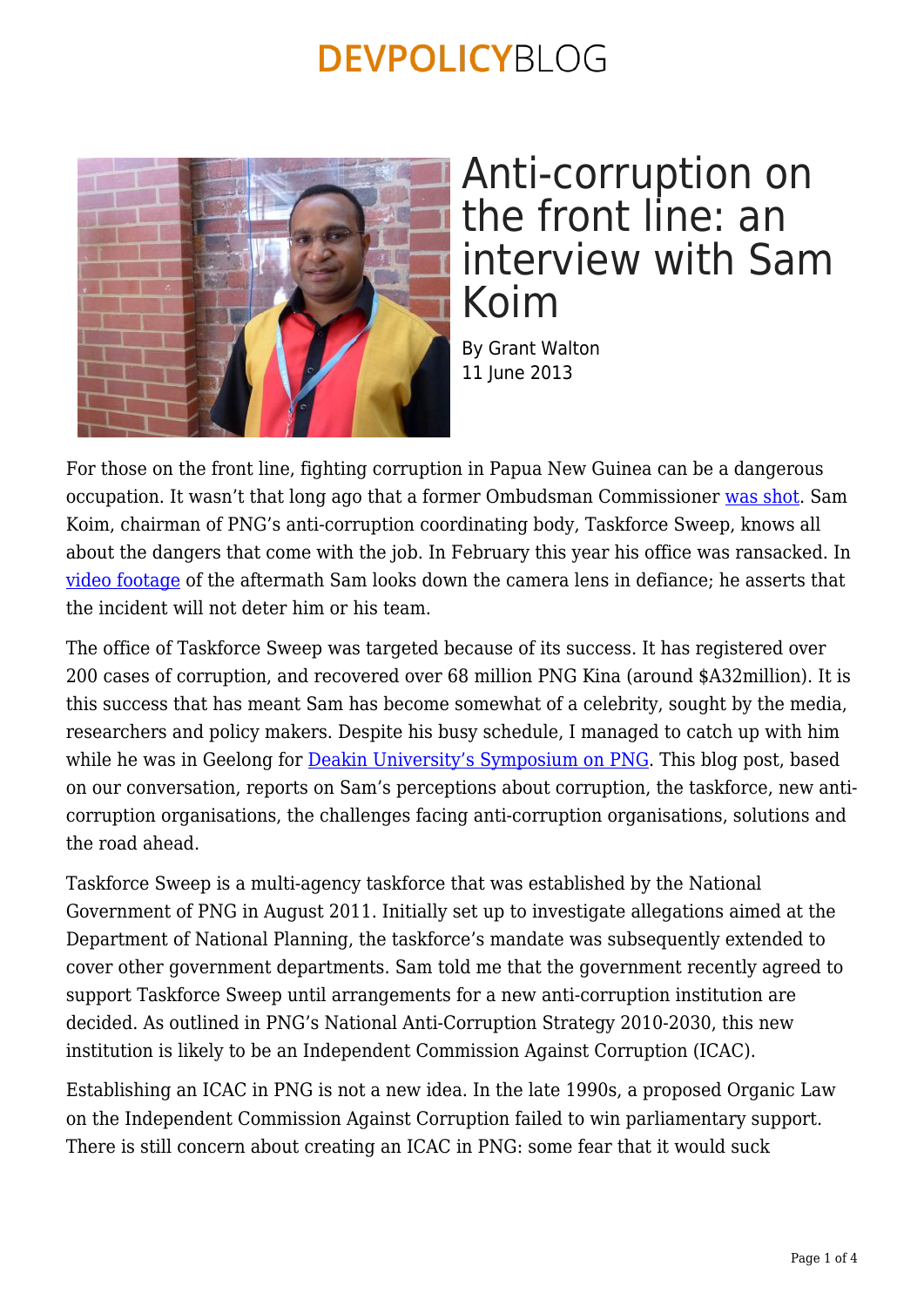resources from established anti-corruption organisations, such as the highly regarded but poorly resourced Ombudsman Commission. Sam was aware of these concerns, and acknowledged that any new anti-corruption institution could potentially 'divert government attention away from existing agencies, or cause territorial conflicts [between agencies]'.

However, he was adamant that an ICAC could be effective if it was 'appropriate for PNG'. This meant that any new institution should integrate into existing government systems and reflect local values. Sam warned against importing an ICAC model–such as those from New South Wales or Hong Kong–without considering the local context. To account for local complexities, he said that moves to install a new anti-corruption organisation must slowly evolve.

Asked to reflect on the success of Taskforce Sweep, Sam was modest, saying that that he would leave it up to others to judge. But he was satisfied with the 'amount of deterrents that are being created'. He noted that, 'in the past, people would do anything and steal [with impunity]; but now they know that somebody's looking over their shoulders'. While Taskforce Sweep has recovered stolen money and has helped with the arrest of suspects, its conviction record is yet to be established. On this front, Sam hopes that he and others can learn from Indonesia's anti-corruption commission, the *Komisi Pemberantasan Korupsi* (KPK). Until recently the KPK had an impressive 100% conviction rate for corruption cases.

[Australian media](http://www.heraldsun.com.au/news/breaking-news/png-people-lose-billions-to-corruption/story-e6frf7k6-1226490693815) has quoted Sam as saying that half of PNG's 7.6 billion kina development budget was lost to corruption between 2009 and 2011. Even with the difficulties of measuring corruption (corruption is conducted in secret making the extent of the problem difficult to gauge), this estimate is astounding. So I asked Sam why corruption has become a problem in PNG. In response he linked corruption to inequality. Seeing, reading and hearing about money in the midst of poverty brings about 'frustration', that means many Papua New Guineans don't feel compelled to play by the rules, he said. Sam added that, as an 'inclusive society', many people benefit from corruption, which means they are less inclined to speak out against it. He was particularly concerned about the pressure on government workers to provide for their *wantoks*–literally 'one talk', a system of obligation between kin–means many public servants look for ways to augment their salary.

The Australian press also heavily publicised Sam's concerns that Australia had become the preferred destination for money gained corruptly–in October 2012 he called Australia the [Cayman Islands of PNG](http://www.postcourier.com.pg/20121008/news.htm). In my interview with him, Sam didn't back away from these comments. But he did say that he's been happy with the way Australian officials have worked with him and his team since his speech. While wary about revealing details, he suggested that Australia is now doing a better job of identifying suspicious transactions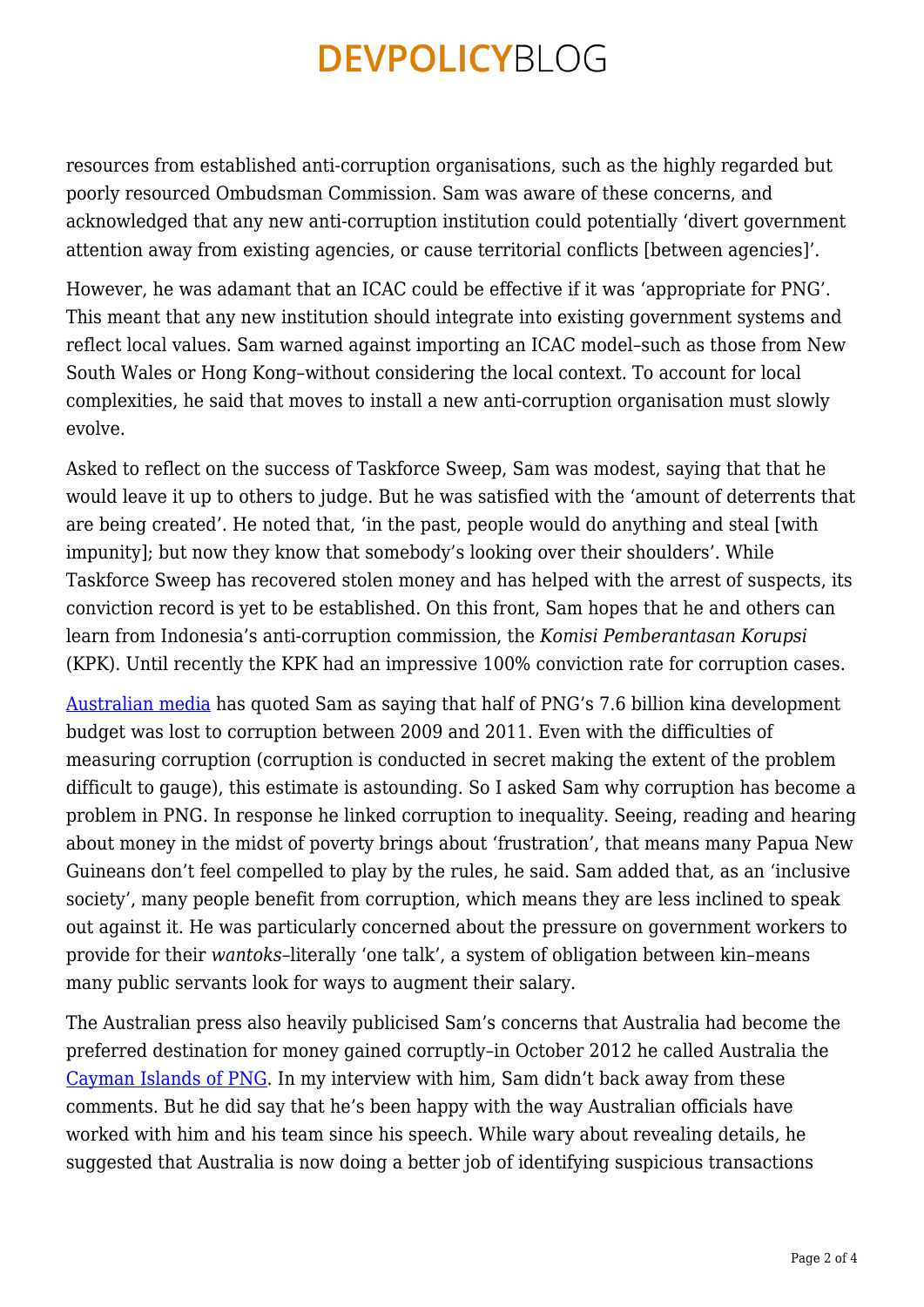from PNG and monitoring those accused of corruption. This is perhaps evidenced by the [recent seizure](http://www.theaustralian.com.au/news/nation/police-seize-assets-of-pngs-most-wanted-man-eremas-wartoto/story-e6frg6nf-1226641918552) of businessman Eremas Wartoto's Queensland property by Australian authorities, and the [cancelling of his 457 visa](http://www.islandsbusiness.com/news/australia/1257/carr-cancels-457-visa-of-pngs-most-wanted-man/). Wartoto is accused of misappropriating more than A\$30 million from the PNG government.

No discussion about corruption in the country would be complete without exploring PNG's multi-billion kina question: what is to be done? Sam believes that corruption can be curtailed in PNG through three interlinked strategies. First, he believes there needs to be greater focus on training honest public servants about the principles of good governance. Second, he wants to see government departments better coordinate their anti-corruption responses.

And finally, he would like to see legislative reform. As outlined in his speech during Deakin's symposium on PNG, he believes that laws need to be revised to better reflect PNG's diverse cultures. He would also like to see a stricter enforcement of the country's *Proceeds of Crime Act 2005*–an act that was considered ineffective by a [2011 report](http://www.apgml.org/documents/docs/17/PNG%20MER_July%202011.pdf) [pdf] by the World Bank and the Asia/Pacific Group on Money Laundering.

But all this, he suggests, will require political will, resources and incentives. In PNG, government departments and politicians need to actively support anti-corruption reform. He called for Australia to provide more money for anti-corruption initiatives. Sam also suggested that Australia condition its aid by allocating money to PNG based on the PNG government's willingness to tackle corruption.

There's not doubt that Sam and his team have achieved much despite the dangers associated with anti-corruption work in the country. Onlookers like myself wait to see if these efforts translate into convictions and what role Australia and other donors will play in supporting anti-corruption efforts in the future. As Sam suggests, if PNG does decide to establish an ICAC, it is critical that support for this new institution, through donors and the government, does not undermine existing anti-corruption efforts.

In the meantime, Sam and his team continue their fight against corruption. It's a tough job, but someone has to do it.

*Grant W. Walton is a Research Fellow at the [Development Policy Centre](http://devpolicy.anu.edu.au/).*

#### **About the author/s**

#### **Grant Walton**

Grant Walton is a Fellow at the Development Policy Centre and Chair of the [Transnational](https://tric.crawford.anu.edu.au/) [Research Institute on Corruption](https://tric.crawford.anu.edu.au/) and the author of *[Anti-Corruption and its Discontents:](https://www.routledge.com/Anti-Corruption-and-its-Discontents-Local-National-and-International-Perspectives/Walton/p/book/9780367245221)*